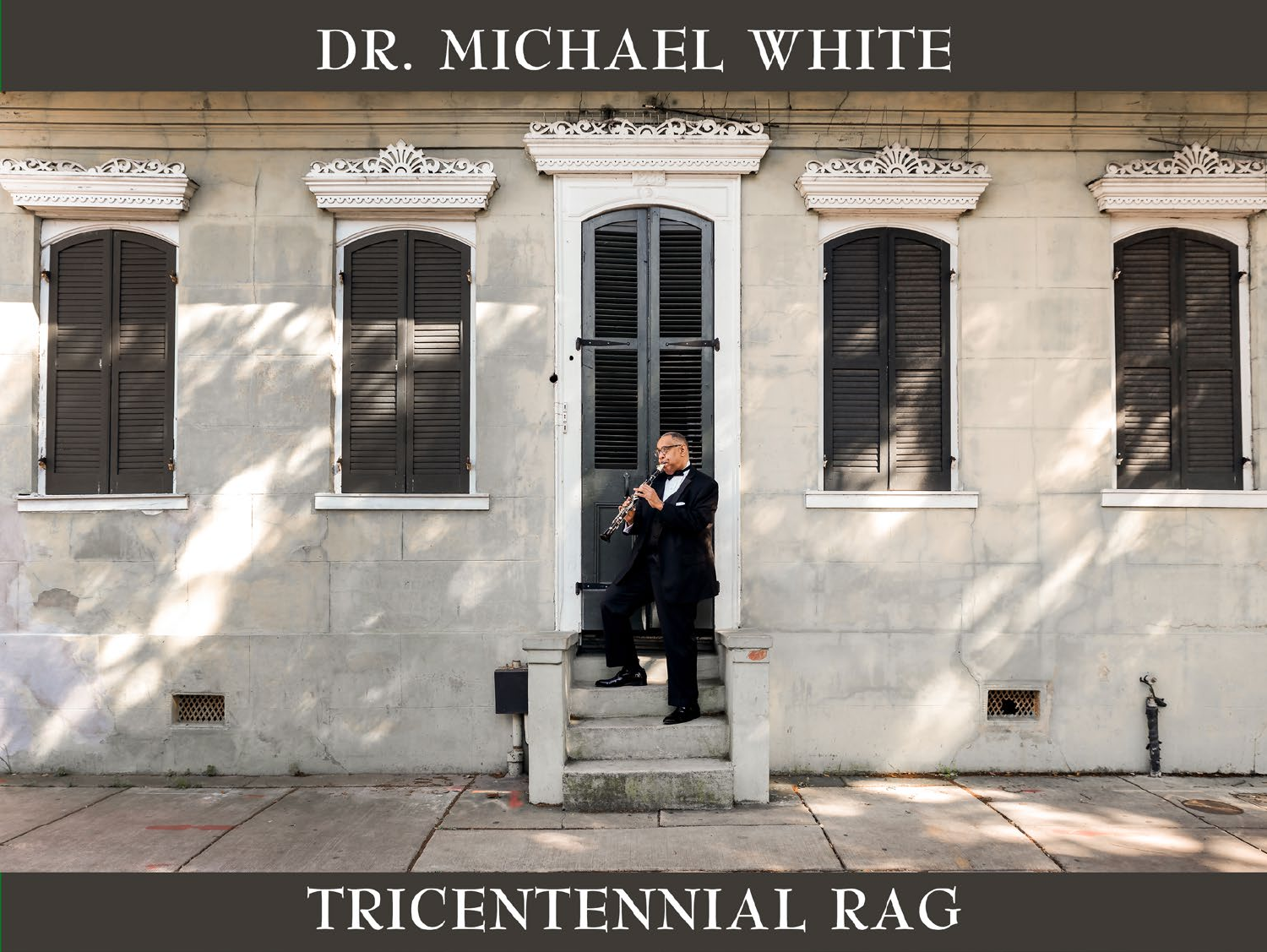## **DR. MICHAEL WHITE TRICENTENNIAL RAG**

- **1. Frenchmen Street Strut - 4:39**
- **2. Blues On The Bayou - 3:18**
- **3. Tricentennial Rag - 4:48**
- **4. On Mardi Gras Day - 4:13**
- **5. I Saw Jesus Standing In The Water - 7:16**
- **6. Loneliness - 3:22**
- **7. What I Wouldn't Do To Be With You - 5:25**
- **8. Instigator's Lament - 4:13**
- **9. Sassy Creole Woman - 5:07**
- **10. Mandeville Stomp - 2:53**
- **11. When The Saints Go Marching In - 7:25**



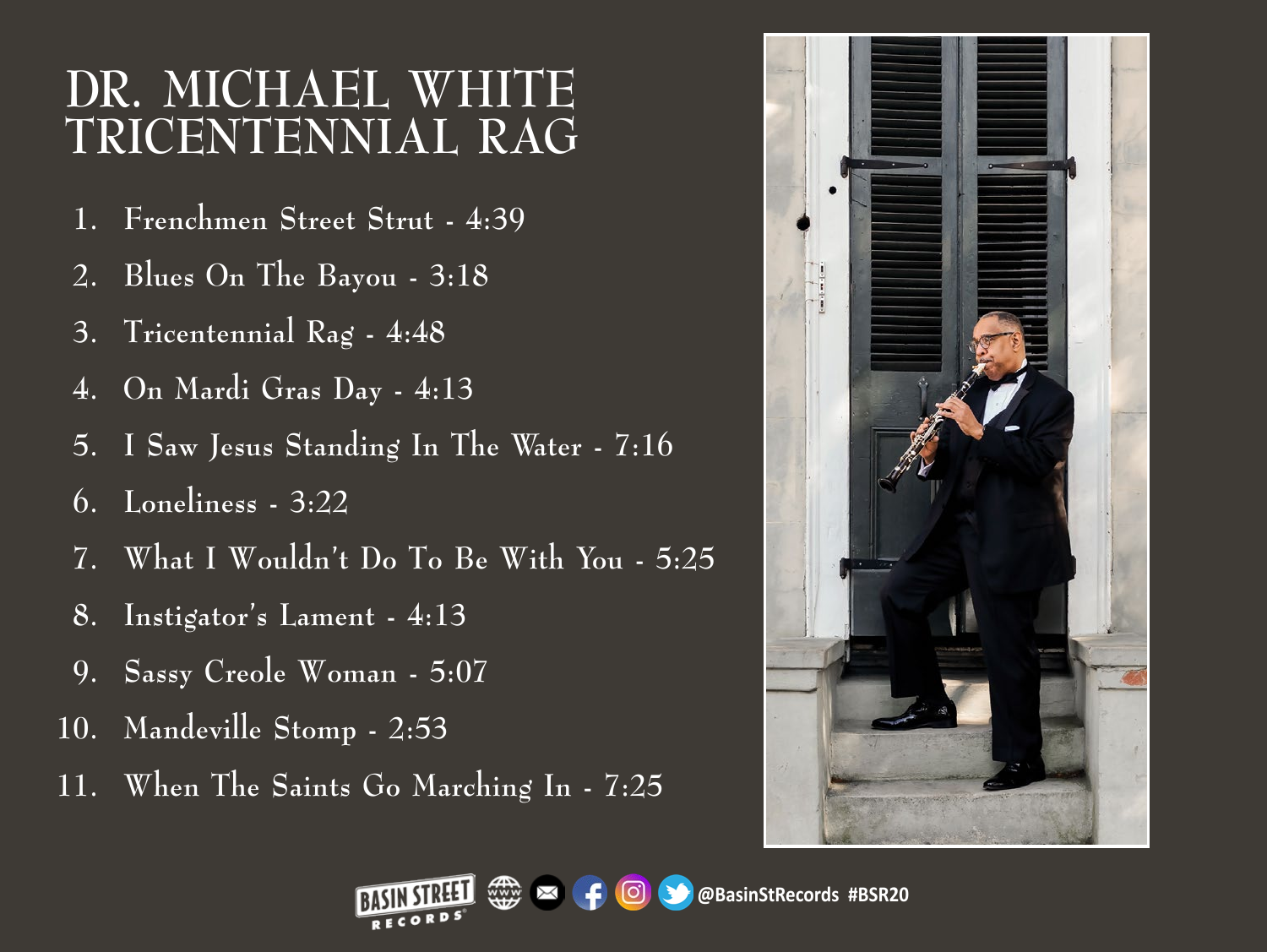The tricentennial of New Orleans is the perfect time to reflect on this culturally rich city's most important original artistic contribution: jazz. Evolving from its late 19th century African American origins to inspire the spirit of a 1920s "Jazz Age" America before evolving into later styles and influencing popular music, jazz has had a unique meaning as the voice and spirit of its birthplace. At first it was a black folk form that was both an exciting new dance music and a bold example of democracy with its characteristic freedom of expression, improvised ensemble playing and emphasis on individuality within a collective. It became a community music that accompanied every type of function imaginable. Although the authentic New Orleans jazz style is rarely heard today, its musical principles and way of expressing life's beauty and complexities remain timeless. As such this music is a valid source of artistic expression, dancing or just listening for enjoyment. The classic 1920s recordings of Jelly Roll Morton, Louis Armstrong, Sidney Bechet and King Oliver, as well as the exciting "revival" style of musicians like Bunk Johnson and George Lewis (first recorded in the 1940s) serve as inspiration for this collection of mostly new original songs (which also draws from a wide range of musical influences and personal experiences).

*FRENCHMEN STREET STRUT* – named after Morton's childhood street and the current "in" place for local music and nightlife – uses various up-tempo blues choruses highlighted by solos and improvised ensemble playing.

*BLUES ON THE BAYOU* is a medium clarinet blues with a minor section inspired by images of and legendary occurrences on New Orleans' still popular Bayou St. John. *TRICENTENNIAL RAG* both engages and departs from traditional ragtime forms and was conceived as a "modern" 21st century rag. Its infectious repeated four-bar main section was as much influenced by pop music as by early jazz and rags. *ON MARDI GRAS DAY* is based on lively brass band music and activities during a typical carnival. The words recall a day filled with parades, beads, doubloons, red beans and rice, and seeing the Mardi Gras Indians and the Zulu parade "until there's no more sun on Mardi Gras Day."

Influenced by the "revival style" of up-tempo hymns, *I SAW JESUS STANDING IN THE WATER* tells the story of someone grieving from loss saved from self-destruction by a vision of Jesus, who inspires a renewed sense of purpose and joy in living. The vocal and instruments build in an intense exchange that feels similar to songs at traditional black church services. *LONELI-NESS* is a trio song that begins with a loose, somber, reflective musical statement before concluding with an in-tempo theme that conveys a sense of strength and determination to move forward. *WHAT I WOULDN'T DO TO BE WITH YOU* is a joyous "flirt song" in the tradition of old pop love songs. Its catchy melody and vocal brags of the things a sly musician would do to get a beautiful young lady he spies from the bandstand. *INSTIGATOR'S LAMENT* begins with a medium-tempo minor section and moves into a

Middle Eastern-flavored theme before resolving into a medium-tempo blues vehicle for solos and ensemble interplay. *SASSY CREOLE WOMAN* was inspired by the combination of grace and sauciness that characterize many traditional New Orleans creole women. The opening clarinet moan is a recollection of their judgmental stares followed by the usual "Laaawwd have mercy!"

*MANDEVILLE STOMP* is a Mortoninspired trio number named for the small city across Lake Pontchartrain from New Orleans where many early jazz musicians played. The song's ragtime feel is spiced with Charleston and Latin rhythms. This recording's only non-original theme, *WHEN THE SAINTS GO MARCH-ING IN*, has been the most popular song identified with New Orleans and early jazz. We decided to give this traditional standard a different treatment – opening with a slow clarinet dirge statement (in the major key), followed by an original phrase to introduce the up-tempo section; then comes a rousing vocal and set of rhythm section solos, followed by a clarinet and drums engagement in a minor key / tom-tom duet before the song returns to the usual major mode to close out.

I hope that you enjoy our efforts to keep New Orleans jazz both traditional and fresh. God bless. All the best.

- Dr. Michael White

**300**

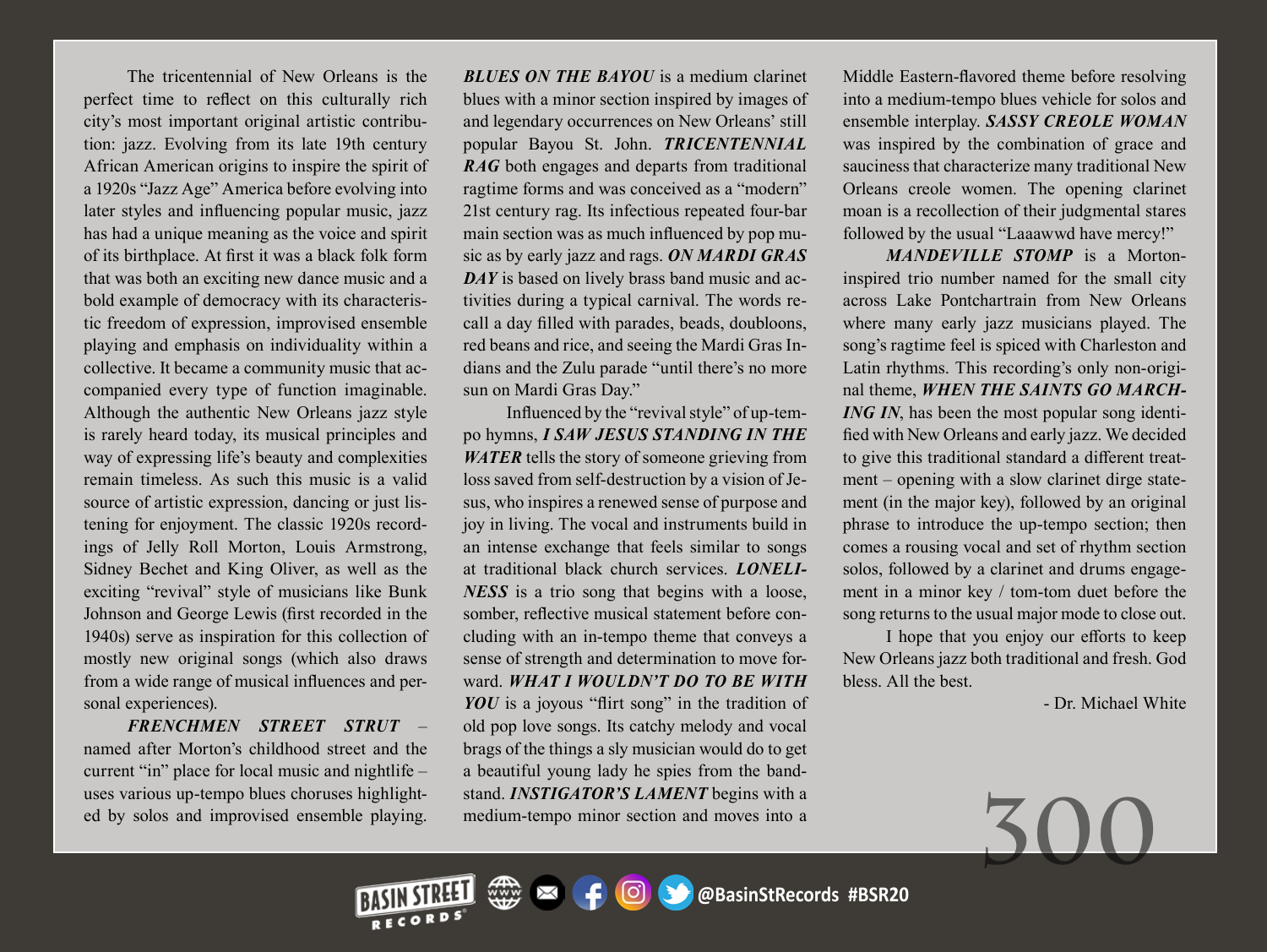**DR. MICHAEL WHITE - clarinet on all songs**

**RICHARD ANDERSON - trombone on #4, 5 and 7**

**ALEXANDER R. BELHAJ - guitar on #6**

**DETROIT A. BROOKS - banjo on #1, 2, 3, 5, 7, 8 and 9**

**MARK BROOKS - bass on #5, 6, 7 and 11** 

**LEON "KID CHOCOLATE" BROWN - trumpet and vocal on #7**

**SHAYE COHN - cornet on #1, 3 and 8**

**DAVID L. HARRIS - trombone on #1, 3, 8 and 9 HERMAN LEBEAUX - drums on all songs except #6 KERRY G. LEWIS - bass on #1, 2, 8 and 9, sousaphone on #3 STEVE PISTORIUS - piano on all songs except #6 DIMITRI SMITH - sousaphone on #4**

**GREGORY STAFFORD - trumpet and vocal on #4, vocal on #5 and 11**

**SEVA VENET - banjo on #4 and 11**

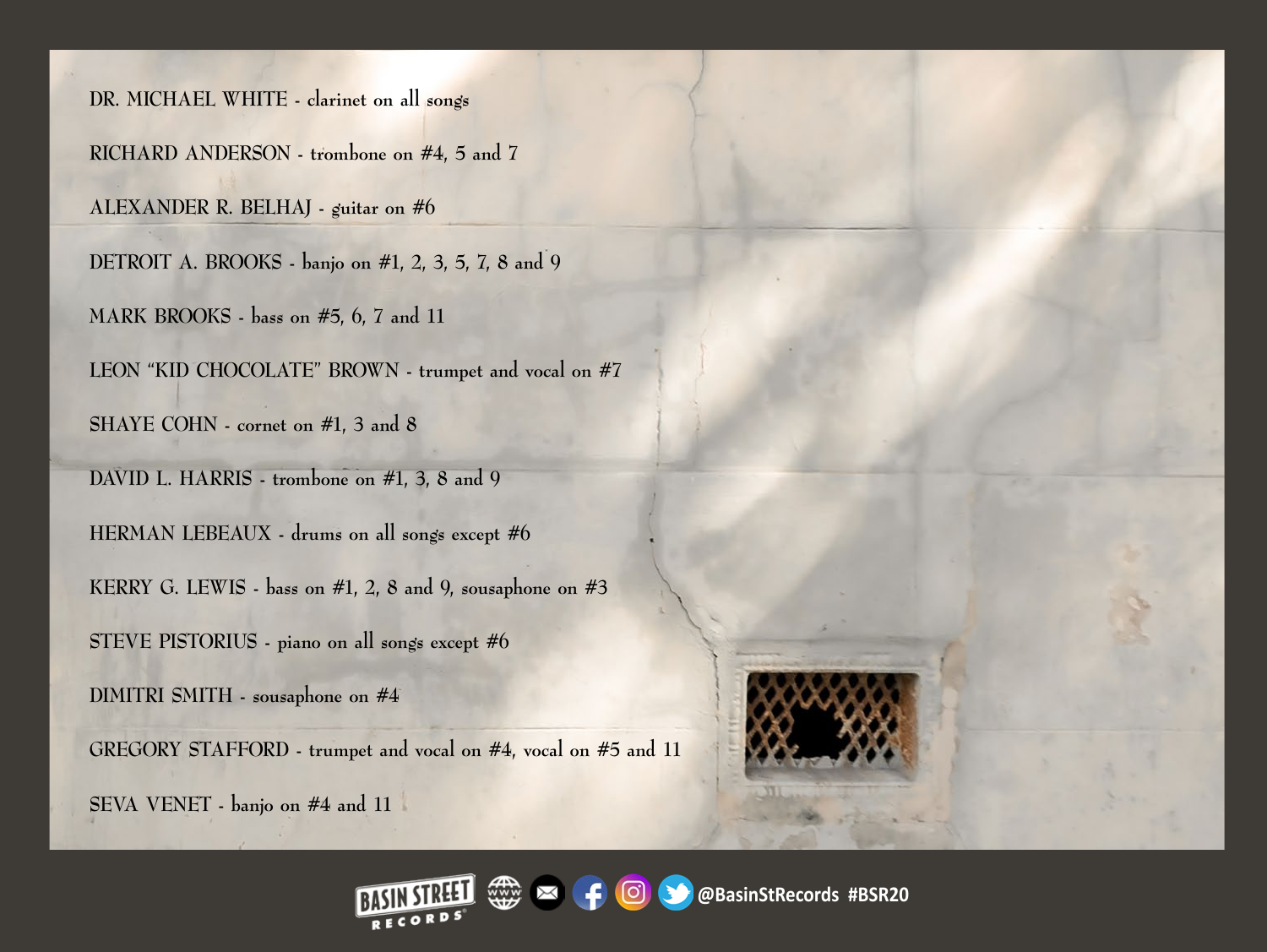#### BASIN STREET RECORDS

www.basinstreetrecords.com 5500 Prytania St. #110, New Orleans, LA 70115 PH: 504.483.0002 1-888-45BASIN info@basinstreetrecords.com Graphic design by Diana Thornton, www.crescentmusic.com

©©2018 Basin Street Records and Dr. Michael G. White. All rights reserved. Any unauthorized duplication is a violation of applicable laws.

All music and lyrics by Michael G. White (MGW Jazz Publishing (ASCAP), Patti Rae Publishing (ASCAP)) except "When the Saints Go Marching In" (Traditional, Public Domain).

Recorded on March 21 and 23, 2018 at The Living Room Studio, New Orleans, LA. Recorded by Mark Bingham and Chris George. Mixed by Mark Bingham at Nina Highway Studio. Mastered by Paul Orofino at Millbrook Sound Studios. Graphic design and manufacturing by Diana Thornton, Crescent Music Services, www.crescentmusic.com.

Cover photo by Eric Waters. See the recently published book: *Freedom's Dance: Social Aid and Pleasure Clubs in New Orleans*. Photographs by Eric Waters and text by Karen Celestin. LSU Press (2018).

> *This recording is dedicated to the memory of my aunt Natalie Forcia (1925-2014) and my nephew Christopher Brady (1983-2015).*

*Thanks to God the Creator for the gift of music and the "gumbo pot" of song ideas. Thanks also to everyone who worked on this project and made it possible. Special thanks to all of our fans and supporters.*

Special thanks to the New Orleans Convention and Visitors Bureau. We greatly appreciate their partnership and their support of the live music culture of New Orleans.